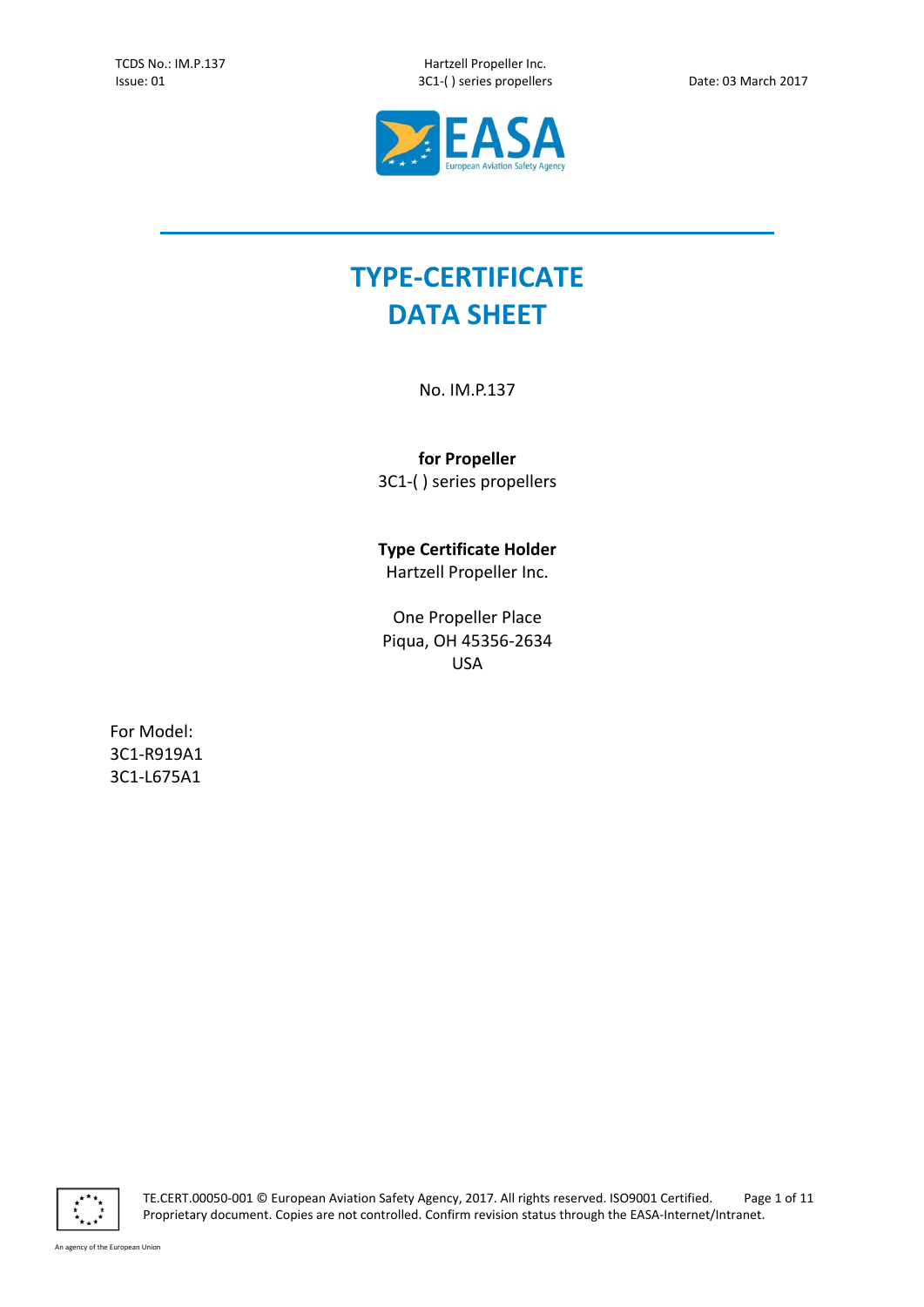Intentionally left blank



TE.CERT.00050‐001 © European Aviation Safety Agency, 2017. All rights reserved. ISO9001 Certified. Page 2 of 11 Proprietary document. Copies are not controlled. Confirm revision status through the EASA‐Internet/Intranet.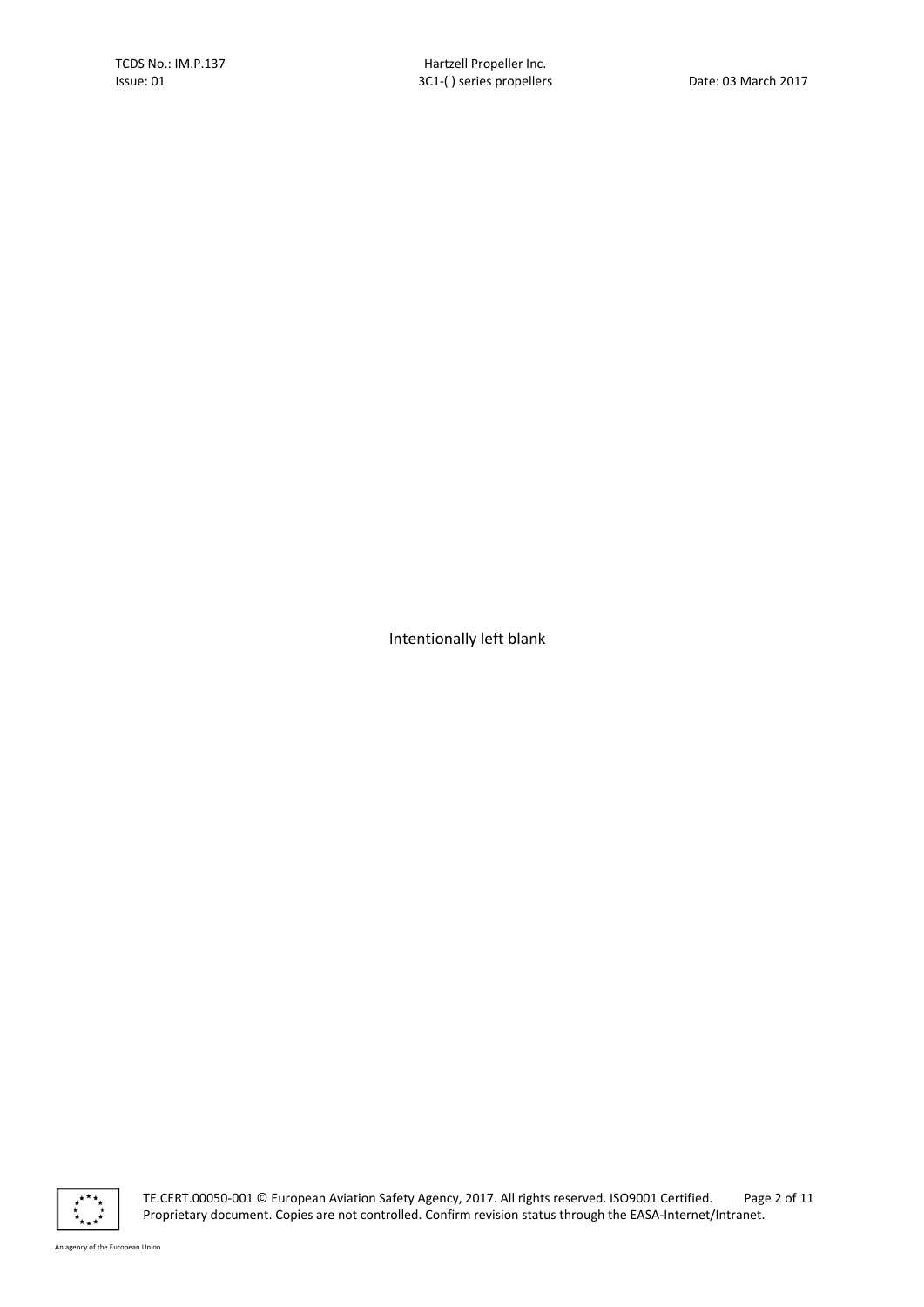# **TABLE OF CONTENTS**

| 2. Reference Date for determining the applicable airworthiness requirements  4 |  |
|--------------------------------------------------------------------------------|--|
|                                                                                |  |
|                                                                                |  |
|                                                                                |  |
|                                                                                |  |
|                                                                                |  |
|                                                                                |  |
|                                                                                |  |
|                                                                                |  |
|                                                                                |  |
|                                                                                |  |
|                                                                                |  |
|                                                                                |  |
|                                                                                |  |
|                                                                                |  |
|                                                                                |  |
|                                                                                |  |
|                                                                                |  |
|                                                                                |  |
|                                                                                |  |
|                                                                                |  |
|                                                                                |  |
|                                                                                |  |
|                                                                                |  |
|                                                                                |  |
|                                                                                |  |
|                                                                                |  |
|                                                                                |  |

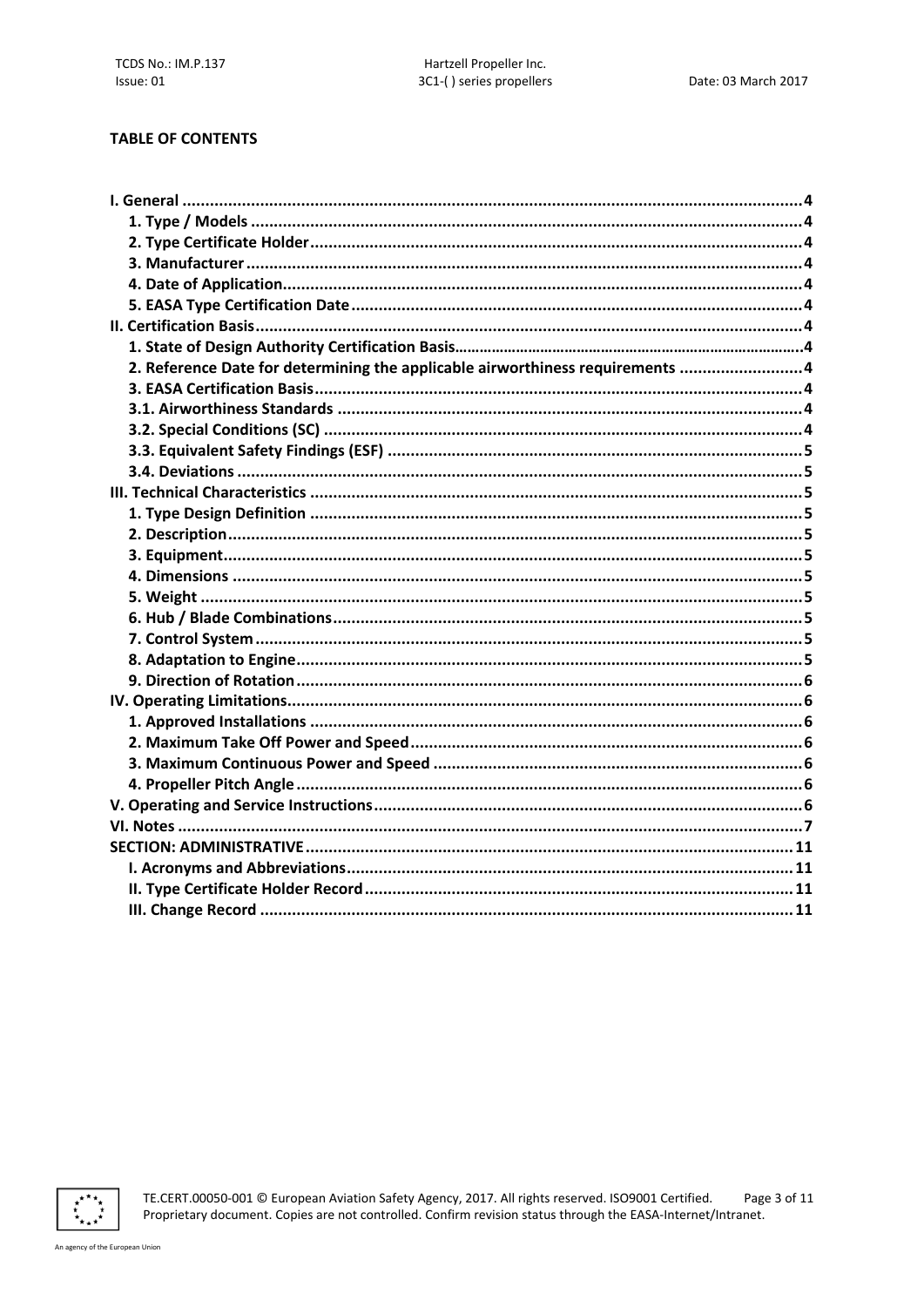# **I. General**

# **1. Type / Models**

3C1 / 3C1‐R919A1, 3C1‐L675A1

# **2. Type Certificate Holder**

Hartzell Propeller Inc. One Propeller Place Piqua, OH 45356‐2634 USA

#### **3. Manufacturer**

Hartzell Propeller Inc.

#### **4. Date of Application**

3C1‐( ): 18 August 2016

#### **5. EASA Type Certification Date**

3C1‐( ): 03 March 2017

#### **II. Certification Basis**

#### **1. State of Design Authority Certification Basis**

Refer to FAA TCDS no. P00016CH.

#### **2. Reference Date for determining the applicable airworthiness requirements**

17 April 2014.

#### **3. EASA Certification Basis**

#### **3.1. Airworthiness Standards**

 $3C1-($  ):

CS‐P Amendment 1 dated 16 November 2006 as issued by EASA Decision No 2006/09/R, except the requirements of Subpart D as allowed by CS‐P 10(b) (See Note 10a).

#### **3.2. Special Conditions (SC)**

None.

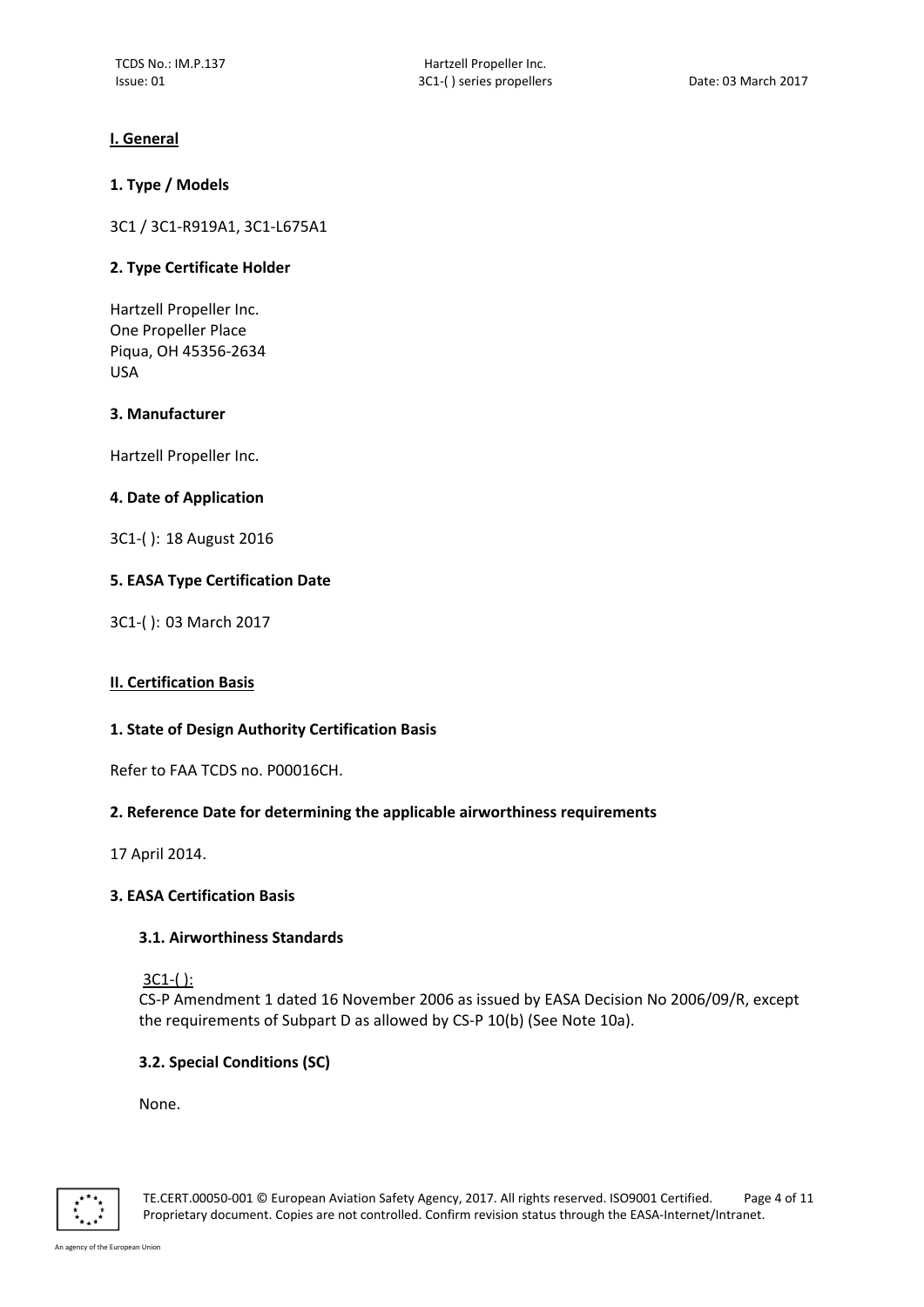# **3.3. Equivalent Safety Findings (ESF)**

None.

# **3.4. Deviations**

None.

# **III. Technical Characteristics**

#### **1. Type Design Definition**

The propeller type is defined by a propeller assembly drawing including a parts list (or later approved revisions). 3C1‐R919A1: Drawing 104300, rev A, dated 05 July 2016 3C1‐L675A1: Drawing 106247, rev ‐, dated 02 June 2016

#### **2. Description**

The 3C1 propeller has 3 blades and a hydraulically operated variable pitch control with constant speed. The model has neither feathering nor reverse capability (See Notes 3 and 4). The two-piece hub is milled out of aluminium alloy. The blade material is carbon composite. Optional equipment includes spinner and ice protection.

#### **3. Equipment**

| Spinner:        | See Note 7 |
|-----------------|------------|
| Governor:       | See Note 3 |
| Ice Protection: | See Note 7 |

#### **4. Dimensions**

Diameters from 193,0 to 167,6 cm. (See Table of Section IV)

#### **5. Weight**

Depending on Propeller‐Design Configuration. (See Table of Section IV)

#### **6. Hub / Blade Combinations**

Details are mentioned within Table of Section IV.

#### **7. Control System**

Propeller governor. (See Note 3)

#### **8. Adaptation to Engine**

#### Special flange. (See Note 1)



TE.CERT.00050‐001 © European Aviation Safety Agency, 2017. All rights reserved. ISO9001 Certified. Page 5 of 11 Proprietary document. Copies are not controlled. Confirm revision status through the EASA‐Internet/Intranet.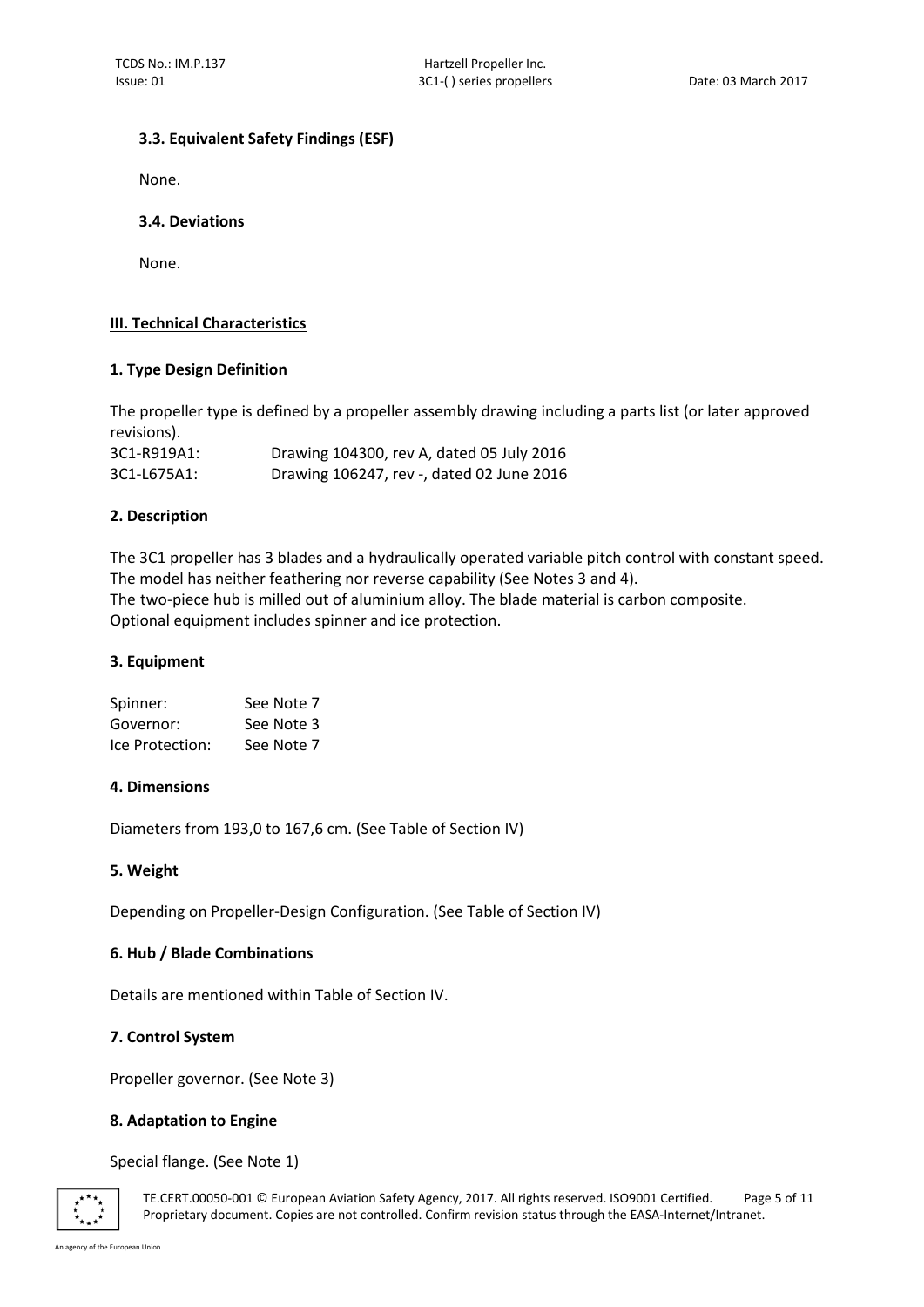# **9. Direction of Rotation**

Direction of rotation (viewed in flight direction) as identified by a letter-code in the hub model designation. (See Note 1 and 5)

# **IV. Operating Limitations**

| <b>Blades</b>          |       | Maximum<br>Continuous              |       | Take Off                   | Diameter<br>Limits (cm)           | Approx. Max Wt.<br>Complete (kg)                                        | <b>Blade</b>            |
|------------------------|-------|------------------------------------|-------|----------------------------|-----------------------------------|-------------------------------------------------------------------------|-------------------------|
| (see Note 2)           | kW    | <b>RPM</b><br>(min <sup>-1</sup> ) | kW    | <b>RPM</b><br>$(min^{-1})$ | (see Note 2)                      | (see Notes 3 and 7) Construction                                        |                         |
|                        |       |                                    |       |                            |                                   | Hub models: 3C1-L(430 through 919), 3C1-R(430 through 919) (See Note 1) |                         |
| 76C03-0<br>to 76C03-10 | 212.5 | 2700                               | 212.5 | 2700                       | 193,0 to 167,6<br>$(-0)$ to $-10$ | 20.64                                                                   | <b>Carbon Composite</b> |

#### **1. Approved Installations**

The propeller is initially intended for use on a Cirrus SR20 aircraft. (See Note 10)

#### **2. Maximum Take Off Power and Speed**

Details are mentioned within Table of Section IV.

#### **3. Maximum Continuous Power and Speed**

Details are mentioned within Table of Section IV.

#### **4. Propeller Pitch Angle**

The propeller has variable pitch capability. Pitch control is provided by a governor. (See Note 3)

#### **V. Operating and Service Instructions**

| Propeller Owner's Manual and Logbook (incl. Airworthiness<br>Limitations, if any) | Hartzell Manual 480 (*)  |
|-----------------------------------------------------------------------------------|--------------------------|
| <b>Propeller Overhaul Manual</b>                                                  | Hartzell Manual 490 (*)  |
| <b>Composite Blade Overhaul Manual</b>                                            | Hartzell Manual 135F (*) |
| <b>Standard Practices Manual</b>                                                  | Hartzell Manaul 202A (*) |
| Metal Spinner Maintenance Manual                                                  | Hartzell Manaul 127 (*)  |
| <b>Service Bulletins</b>                                                          |                          |

(\*): or later approved revision

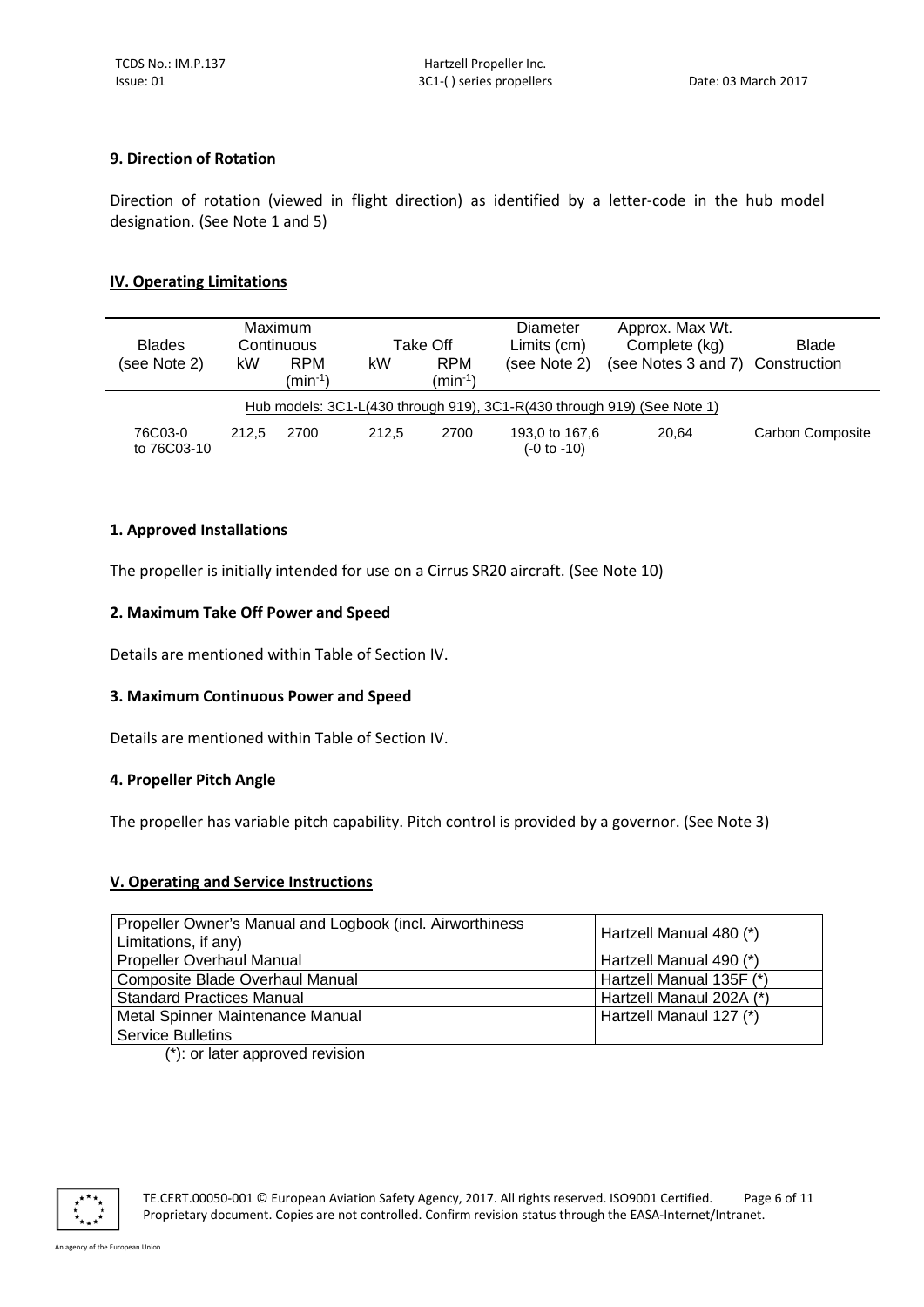# **VI. Notes**

| 1. |        | Hub Model Designation: (See Notes 4 and 5)                                                                                                                                                                                                                                                                                                                                                          |                                                                    |                                                                                                                                                                                                                                                     |                       |
|----|--------|-----------------------------------------------------------------------------------------------------------------------------------------------------------------------------------------------------------------------------------------------------------------------------------------------------------------------------------------------------------------------------------------------------|--------------------------------------------------------------------|-----------------------------------------------------------------------------------------------------------------------------------------------------------------------------------------------------------------------------------------------------|-----------------------|
|    | 675 A1 | L when used denotes left-hand rotation                                                                                                                                                                                                                                                                                                                                                              |                                                                    | One or more alphanumeric hub descriptor (first character must be alpha)<br>Any alpha character listed here denotes a minor change not affecting eligibility<br>Any numeric character indicates minor configuration change not affecting eligibility |                       |
|    |        | Extension:<br>(implied decimal after first digit)<br>Example: $675 = 17,15$ cm (6.75 inches)                                                                                                                                                                                                                                                                                                        | Distance in inches between engine flange and blade centerline      |                                                                                                                                                                                                                                                     |                       |
|    |        | Mounting flange:<br>First character is mounting flange type<br>L: SAE #2 flange with six 7/16" bolts and four 5/8" drive bushings on a 4-3/4" bolt circle<br>R: SAE #2 flange with six $\frac{1}{2}$ " bolts and five $\frac{3}{4}$ " bushings on a 4-3/4" bolt circle<br>Second character, when used indicates flange index with respect to #1 blade,<br>viewed clockwise facing propeller flange: |                                                                    |                                                                                                                                                                                                                                                     |                       |
|    |        | Second character<br>Blank<br>B                                                                                                                                                                                                                                                                                                                                                                      | Angular index<br>0 and 180 degrees<br>120 and 300 degrees          | <b>Clocking Feature</b><br>Non counter bored holes<br>Non counter bored holes R                                                                                                                                                                     | <b>Flange</b><br>L, R |
|    |        | Operating Mode: (See Note 3 and 4)                                                                                                                                                                                                                                                                                                                                                                  | 1 - Constant speed, oil to increase pitch, no blade counterweights |                                                                                                                                                                                                                                                     |                       |
|    |        | Preload type:<br>Basic hub series (C)                                                                                                                                                                                                                                                                                                                                                               |                                                                    |                                                                                                                                                                                                                                                     |                       |
|    |        | Number of blades                                                                                                                                                                                                                                                                                                                                                                                    |                                                                    |                                                                                                                                                                                                                                                     |                       |

# 2. Blade Model Designation: (See Notes 5 and 6)



 $\ddot{\ddot{\bm{x}}}$ 

TE.CERT.00050‐001 © European Aviation Safety Agency, 2017. All rights reserved. ISO9001 Certified. Page 7 of 11 Proprietary document. Copies are not controlled. Confirm revision status through the EASA‐Internet/Intranet.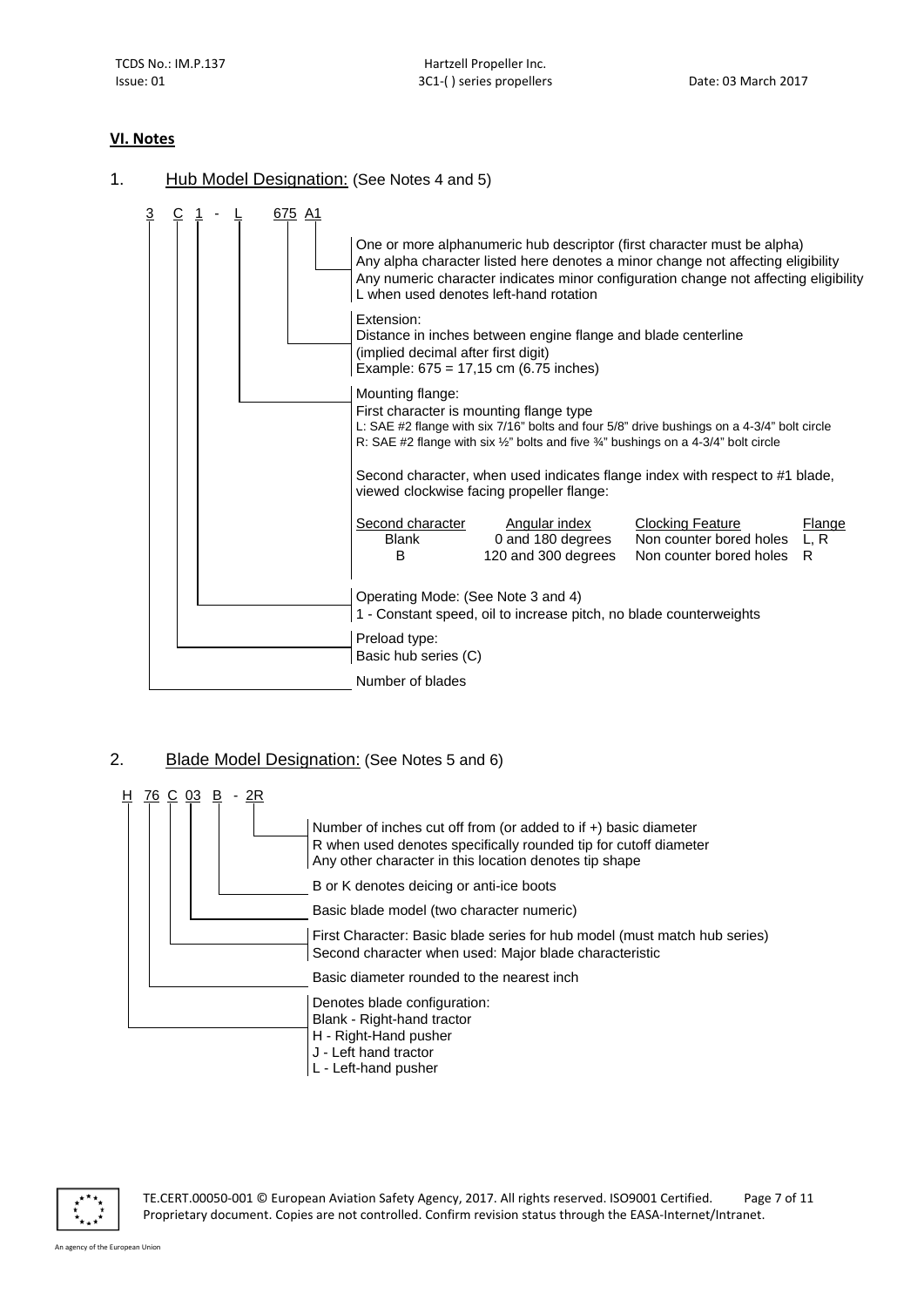- 3. Pitch Control: (weight of pitch control extra) (See Notes 4 and 10)
	- (a) Approved with Hartzell governors per drawings C-4770 and C-4772. Wt: 2,04 kg (4.5 lb) (See Note 10).

|  | Governor Model Designation                                                                                                                      |
|--|-------------------------------------------------------------------------------------------------------------------------------------------------|
|  | L when used indicates left hand rotation<br>Z when used indicates drive coupling type<br>Any other character in this location denotes tip shape |
|  | Minor adjustment not affecting eligibility                                                                                                      |
|  | Minor adjustment to obtain engine/propeller/governor compatibility                                                                              |
|  | Basic body and major parts modification                                                                                                         |

- (b) Maximum output pressure: 2413,16 kPa (350 psig)
- (c) The 3C1 models use governor oil to increase pitch and do not have counterweighted blades (See Note 4)

(c) All governors and propeller control systems must be approved as part of the aircraft installation regardless of manufacturer. (See Note 10)

4. Feathering: Not applicable.

Reversing: Not applicable.

5. Left-Hand Models: (See Notes 1 and 2)

The left-hand version of an approved propeller model is approved at the same rating and diameter as listed for the right-hand model.

- 6. Interchangeability:
	- (a) Propellers Not applicable
	- (b) Governors

Hartzell governors with a "Z" suffix in their model designation may be used interchangeably with corresponding governors without the "Z". For example, the F-6-24Z is a replacement for the F-6-24 and the F-6-24 is a replacement for the F-6-24Z.

- (c) Blades
	- Not applicable
- (d) Ice Protection Systems Refer to Hartzell service Letter HC-SL-30-260 for ice protection system component interchangeability.



TE.CERT.00050‐001 © European Aviation Safety Agency, 2017. All rights reserved. ISO9001 Certified. Page 8 of 11 Proprietary document. Copies are not controlled. Confirm revision status through the EASA‐Internet/Intranet.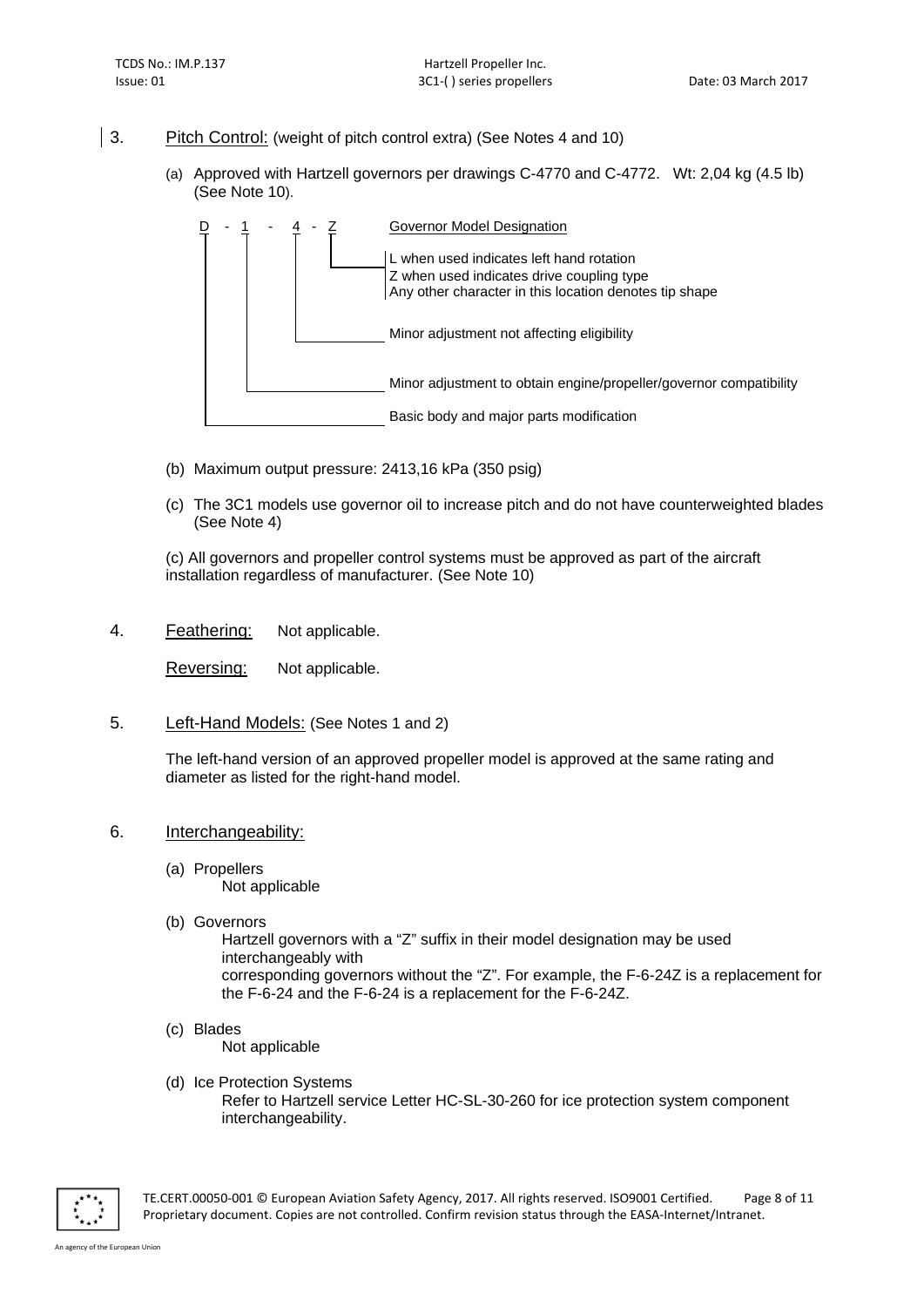#### 7. Accessories:

- (a) Propeller spinner. (weight of spinner extra)
	- (1) Approved with Hartzell and other manufacturers' spinners when listed on Hartzell type design data.

(2) All propeller spinners must be approved as part of the aircraft installation regardless of manufacturer. (See NOTE 10)

- (b) Propeller ice protection system (weight of ice protection equipment extra)
	- (1) Propeller models listed in this data sheet are approved for use with propeller ice protection equipment listed in Hartzell Manual 159( ) or in other Hartzell type design data.

(2) All propeller ice protection equipment must be approved as part of the aircraft installation regardless of manufacturer. (See NOTE 10)

8. Shank Fairings: Not applicable.

#### 9. Special Limits:

Table of Propeller - Engine Combinations Approved Vibrationwise for Use on Normal Category Single Engine Tractor Aircraft

The maximum and minimum propeller diameters that can be used from a vibration standpoint are shown below. No reduction below the minimum diameter listed is permissible, since this figure includes the diameter reduction allowable for repair purposes.

The engine models listed below are the configurations on the engine type certificate unless specifically stated otherwise. Modifications to the engine or airframe that alter the power of the engine models listed below during any phase of operation have the potential to increase propeller stresses and are not approved by this list. Such modifications include, but are not limited to, the addition of a turbocharger or turbonormalizer, increased boost pressure, increased compression ratio, increased RPM, altered ignition timing, electronic ignition, full authority digital engine controls (FADEC), or tuned induction or exhaust. Also, any change to the mass or stiffness of the crankshaft/counterweight assembly is not approved by this list.

| Hub   | <b>Blade</b> |              | Max. Dia. | Min. Dia. |          |
|-------|--------------|--------------|-----------|-----------|----------|
| Model | Model        | Engine Model | (cm)      | (cm)      | Placards |

10. The suitability of a propeller for a certain aircraft/engine combination must be demonstrated within the scope of the type certification of the aircraft.

Propeller models listed herein consist of basic hub and blade models. Most propeller models include additional characters to denote minor changes and specific features as explained in Notes 1 and 2.

10a. This propeller has been certificated in accordance with CS-P subparts A, B and C. Compliance with the requirements of Subpart D, which is specific to each aircraft installation, has not yet been demonstrated.



TE.CERT.00050‐001 © European Aviation Safety Agency, 2017. All rights reserved. ISO9001 Certified. Page 9 of 11 Proprietary document. Copies are not controlled. Confirm revision status through the EASA‐Internet/Intranet.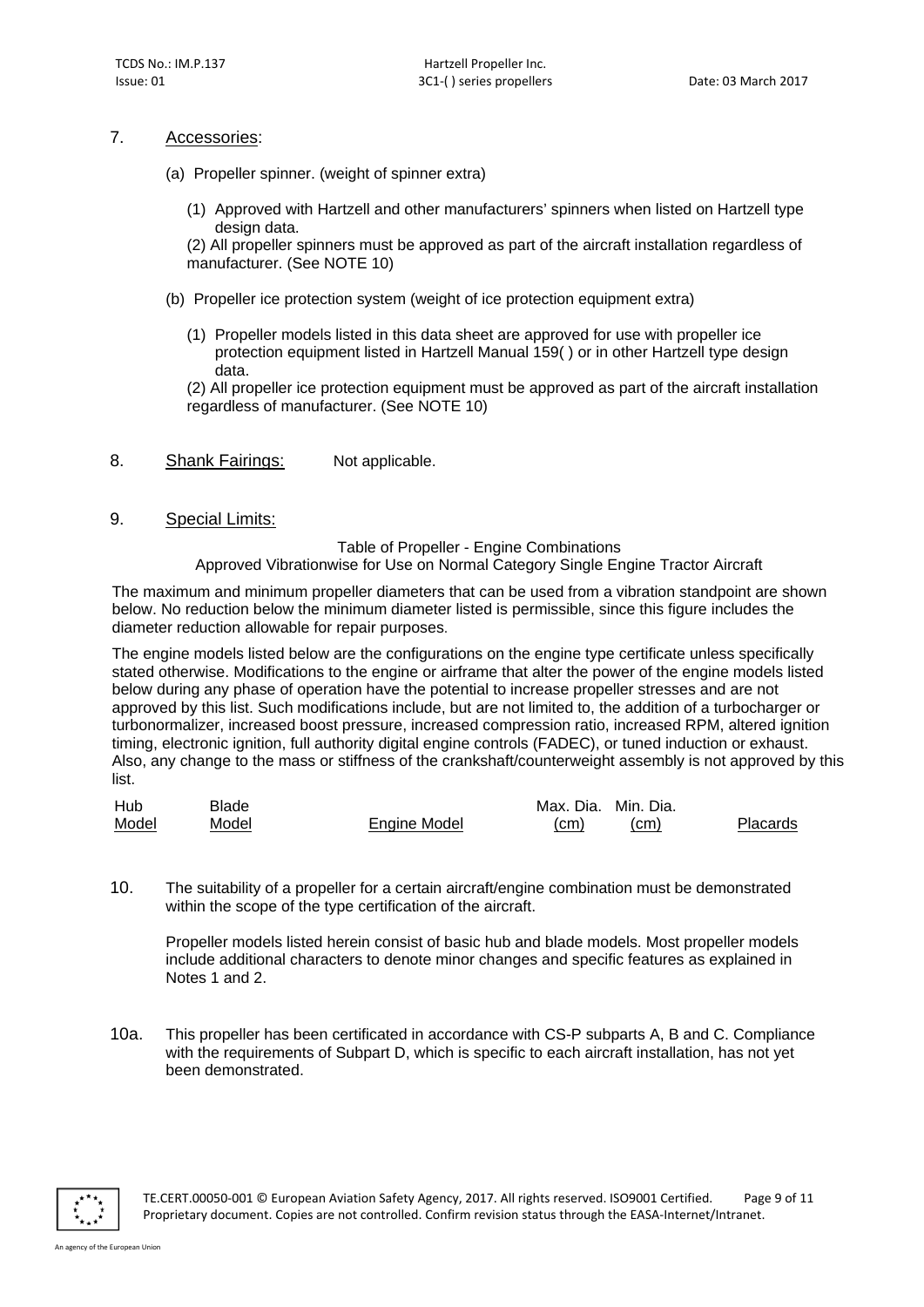#### 11. Special Limits:

- (a) Life Limits and Mandatory Inspections
	- (1) Airworthiness limitations, if any, are specified in Hartzell Manual 480.

#### 12. Special Notes:

- (a) Refer to Hartzell Manual no. 202( ) for overspeed and overtorque limits.
- (b) Refer to Hartzell Service Letter HC-SL-61-61( ) for overhaul periods.
- 13. The EASA approved Airworthiness Limitations Section of the Instructions for Continued Airworthiness is published in the applicable Propeller Owner's Manual, chapter 5 "Airworthiness Limitations".

-------------------------------------------------------------------



TE.CERT.00050‐001 © European Aviation Safety Agency, 2017. All rights reserved. ISO9001 Certified. Page 10 of 11 Proprietary document. Copies are not controlled. Confirm revision status through the EASA‐Internet/Intranet.